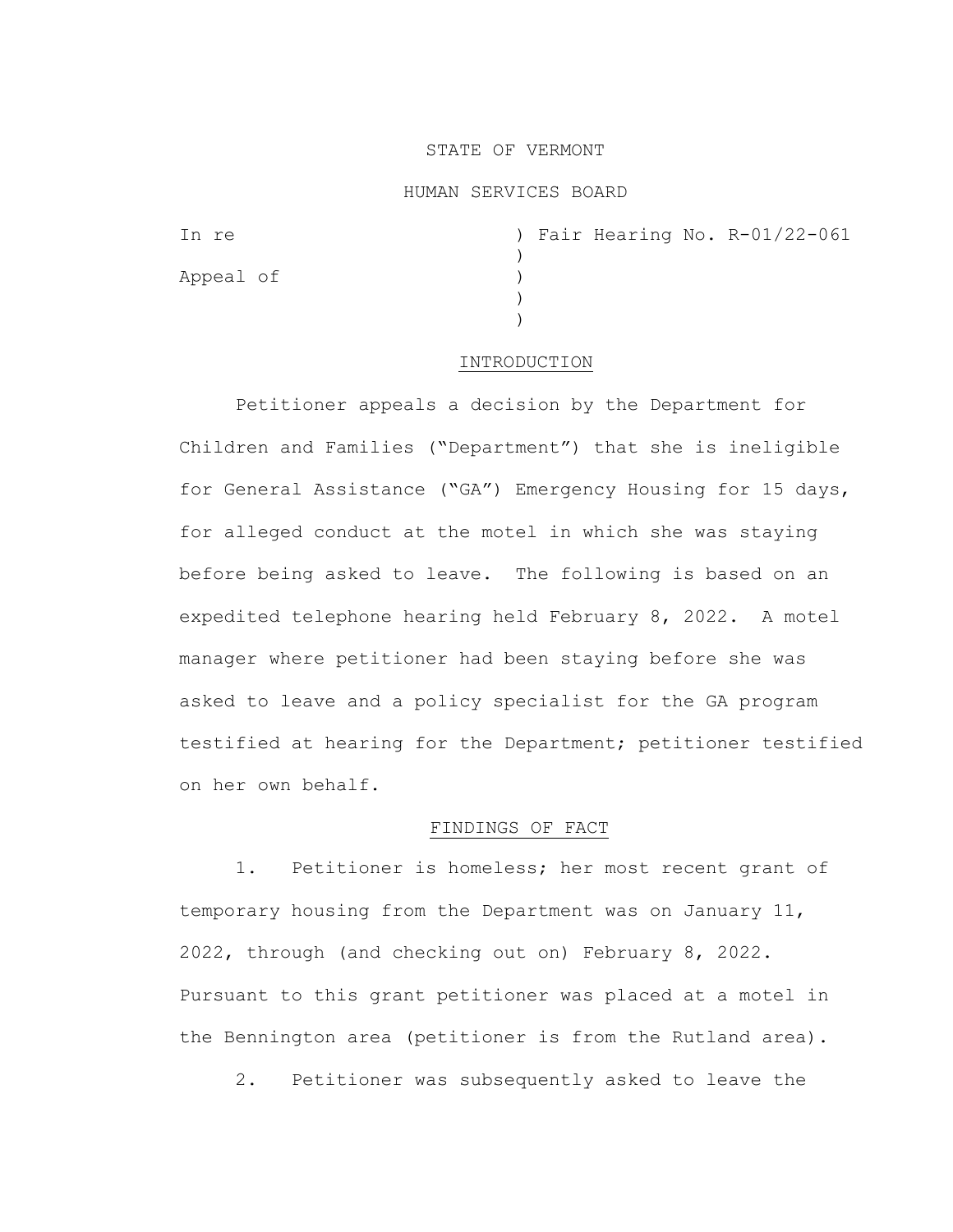motel on January 28, 2022, for two separate reasons: (1) creating a safety hazard by allegedly taping over her room's fire alarm; and (2) the alleged "sale, distribution, or manufacturing of illegal drugs." Petitioner was given a "Notice to Vacate" by the motel manager on the same date she was asked to leave, January 28, 2022. The police were called to the motel, although there is no evidence that petitioner caused any issues after being asked to leave the motel or that she was arrested on any charge.

3. As a result of being asked to leave the motel, the Department disqualified petitioner from GA emergency housing for a period of 15 days.<sup>1</sup>

4. The Department presented credible testimony from the motel manager that petitioner had placed tape over the fire alarm in her room and that there were several cigarette butts in an ashtray discovered in petitioner's room. In addition, credible testimony from the manager established that drug paraphernalia (hypodermic needles) and what appeared to be an illegal substance (a "line" comprised of a

<span id="page-1-0"></span> $1$  Although this was petitioner's second disqualification for a motel ejectment, a Department worker mistakenly informed her that the disqualification was for 15 days (under normal operation of the rules, petitioner would have faced a disqualification of 30 days for a second disqualification). At hearing, the Department explained that it would honor the original communication to petitioner that she was disqualified for 15 days.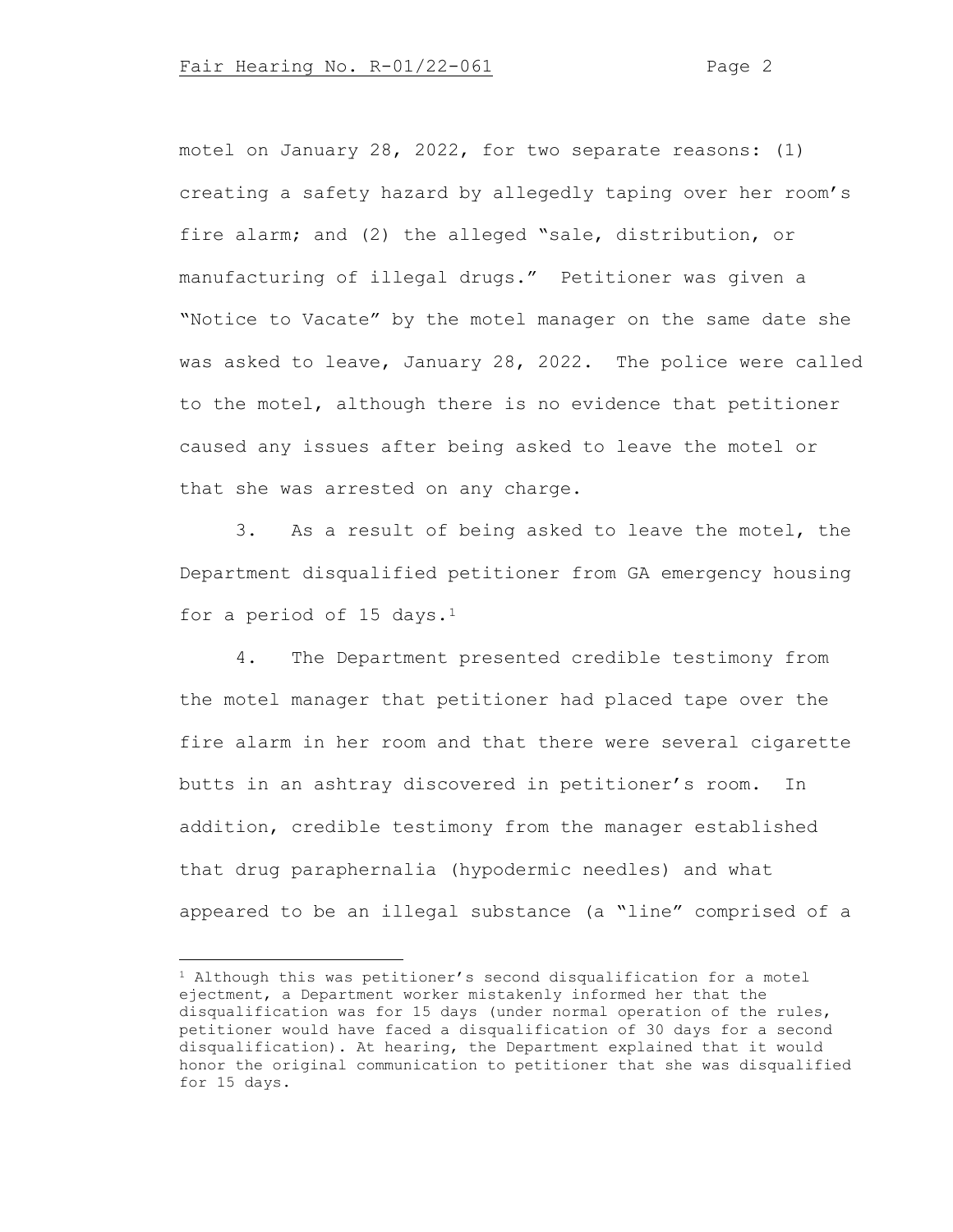powdery substance) were also found in her room. The Department's evidence additionally established that there were unauthorized guests regularly coming from and going to petitioner's room.

5. Petitioner testified that the individuals coming to and going from her room were her brother and his girlfriend coming to pick her up and drop her off, as she regularly traveled to and spent her days in the Rutland area. Petitioner denied any illegal drug use or smoking in her room. Petitioner's testimony did not directly address the allegation that she had taped over her fire alarm.

6. The credible evidence establishes that petitioner taped over the fire alarm in her room and was smoking in her room, creating a material safety hazard in her room and at the motel.

7. Although not directly relevant to the outcome, the Department had also determined that, by the time of hearing, petitioner had "served" 11 of the 15 days of her disqualification, because she had not been housed at all by the Department from January 28-January 31, 2022, and since January 31, 2022, had been allowed to stay in a room at a different motel with someone else who was also on an Emergency Housing voucher.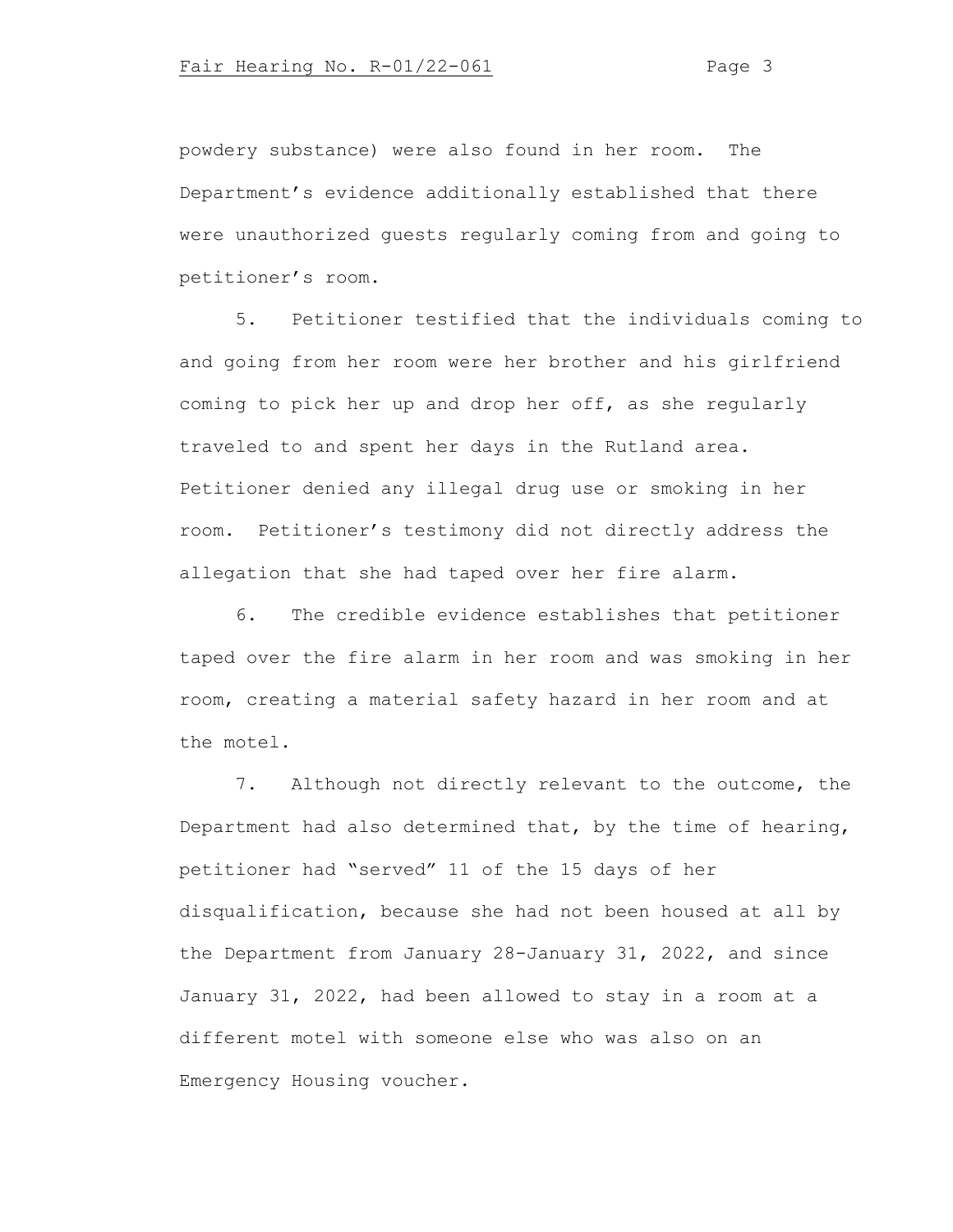#### ORDER

The decision of the Department imposing a period of ineligibility ("POI") is affirmed.

# REASONS

Review of the Department's determination is de novo. The Department has the burden of proof at hearing if terminating or reducing existing benefits; otherwise, the petitioner bears the burden. *See* Fair Hearing Rule 1000.3.O.4.

The Department's Emergency Housing rules contain a provision that disqualifies individuals asked to leave their motel for certain specified reasons:

You will not be eligible to be placed in a motel by the Department for a period of time if you are asked to leave a motel for:

•Violent criminal behavior;

•Attempted violent criminal behavior; •Theft of a \$75 or greater value from Hotel/motel or guests;

•Creating safety hazards (examples: disabling smoke detectors, placing tape over a smoke detector, using appliances or heaters which create a fire hazard, blocking exits, disabling any type of alarm);

•Threatening other guests or motel staff, or having guests that threaten others;

•Sale, distribution, or manufacturing of illegal substances; or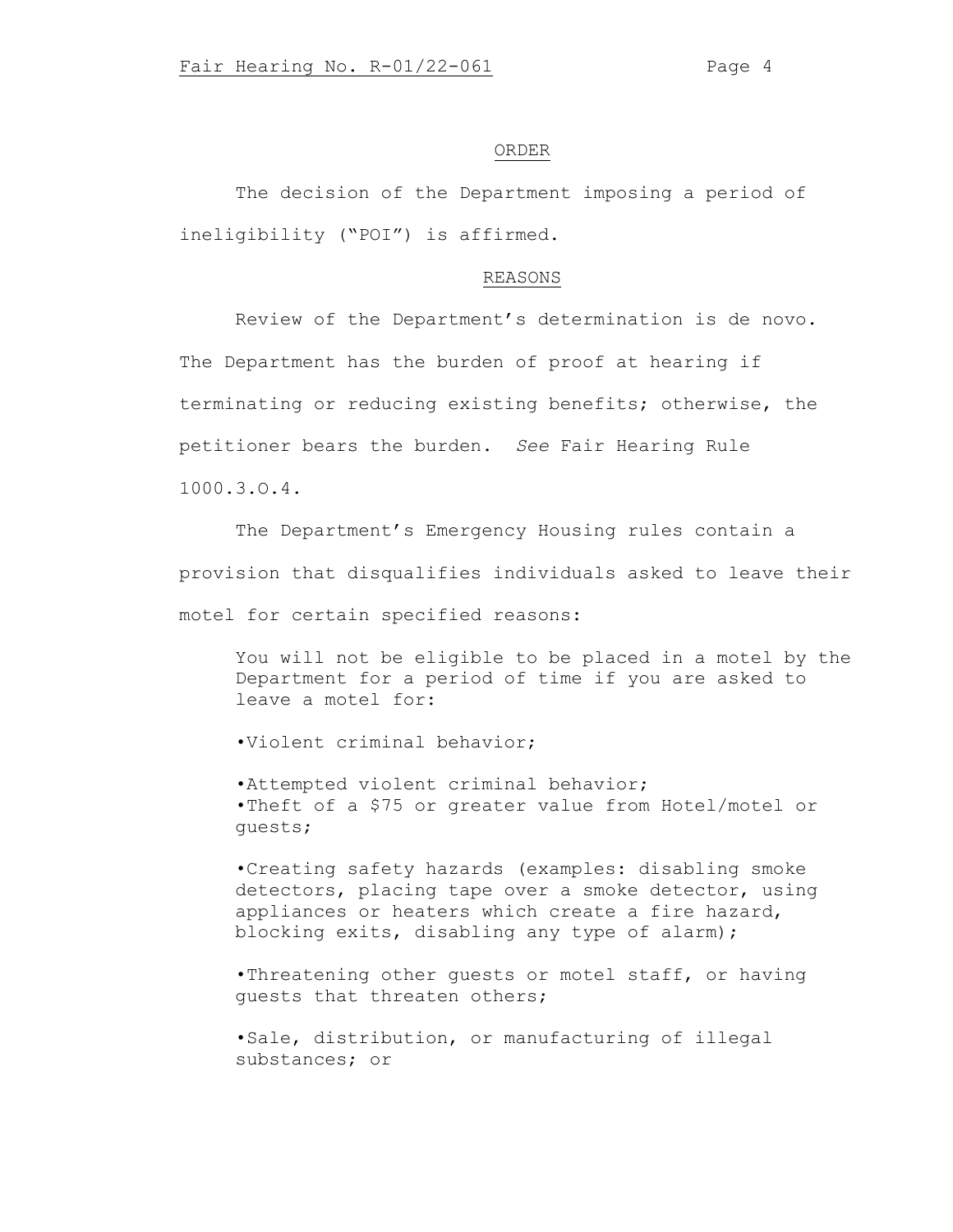•Destruction of property (intentional damage or misuse)

*For other violations there is no period of ineligibility, however the hotel/motel may require you to leave and will no longer accept you as a guest. In these situations, the Department will try and book you at a new location, but the Department cannot guarantee that it will be able to secure a new reservation.*

If it is determined by the Department that you are not eligible for a period, the Department will not pay for you to stay in a hotel/motel during that time. This is called a Period of Ineligibility (POI).

•For a first violation, the POI is 15 days.

•For a second and any other violation, the POI is 30 days.

Emergency Housing Waiver and Variance of Rules, § EH-765 (emphasis in original).[2](#page-4-0)

The factual record establishes that the motel had

sufficient basis to ask petitioner to leave and at least one of the reasons for her ejectment also supports the Department's imposition of a POI under EH-765 for "[c]reating safety hazards...[such as] placing tape over a smoke detector." *See id.[3](#page-4-1)*

As such, the Department's imposition of a POI is consistent with the rules and must be affirmed. *See* 3 V.S.A.

<span id="page-4-0"></span><sup>2</sup> *See* [https://dcf.vermont.gov/sites/dcf/files/CVD19/ESD/Emergency-Housing-](https://dcf.vermont.gov/sites/dcf/files/CVD19/ESD/Emergency-Housing-Rules-11.04.21.pdf)[Rules-11.04.21.pdf.](https://dcf.vermont.gov/sites/dcf/files/CVD19/ESD/Emergency-Housing-Rules-11.04.21.pdf)

<span id="page-4-1"></span><sup>3</sup> Whether petitioner was engaged in the sale or distribution of illegal drugs need not be reached.